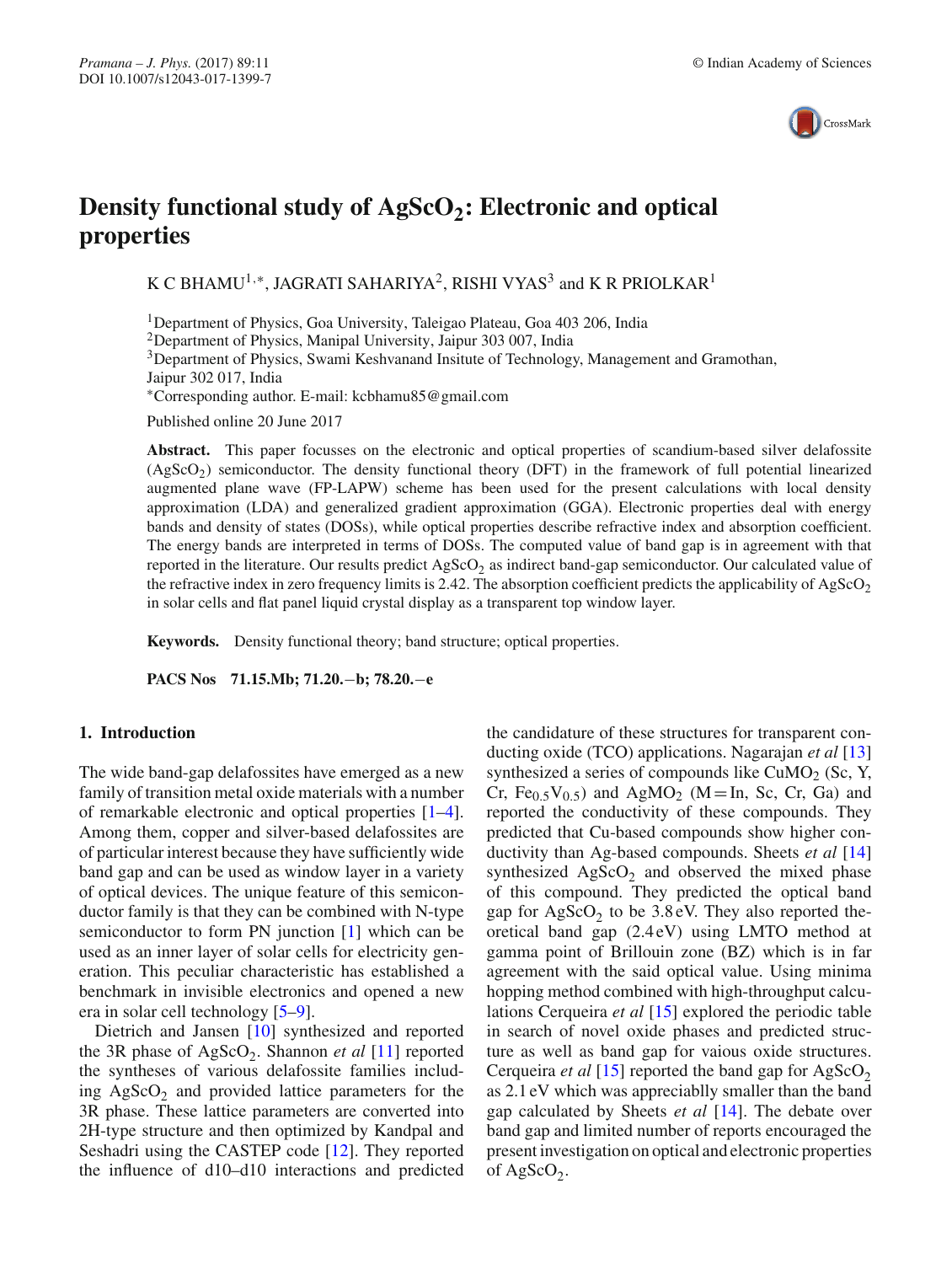

**Figure 1.** Density of states for  $2H-AgScO<sub>2</sub>$ .

The unit cell of  $AgScO<sub>2</sub>$  consists of linear  $AgO<sub>2</sub>$ dumb-bell structure linked with Sc-centred edge-centred octahedral structure in basal plane. In the  $ScO<sub>6</sub>$  octahedral layer, each Sc atom is coordinated by six O atoms, while each O atom is coordinated with three Sc atoms and one Ag atom. Depending on the stacking of O–Ag–O dumb-bell structure, the crystal can stabilize either in a rhombohedral (3R) or hexagonal (2H) symmetry. It is reiterated several times in the literature that the difference in the formation energy between these two structures is very less, and synthesized material may crystallize in either 3R or 2H structure [10,13,14,16].

## **2. Computational details**

We have employed density functional theory (DFT) under full potential linearized augmented plane-wave (FP-LAPW) method as used in WIEN2K code [17]. In this approach, the unit cell is divided into two regions: non-overlapping spherical symmetric muffintin spheres and interstitial region. The potential in muffin-tin spheres is represented by spherical harmonics basis sets while for the interstitial region it is represented by plane-wave basis sets. To carry out the standard calculation, we fixed the cut-off parameter  $R_{\text{mt}}K_{\text{max}}$  as 7 for the convergence of basis sets, *G*max (Fourier expansion of potentials) is held at 12  $a.u.^{-1}$  in the interstitial region. The variable *l*max for the spherical harmonic function is set to 10 which determines the behaviour of wave function inside the muffin-tin sphere. The selfconsistent energy convergence criteria were kept fixed at  $10^{-4}$  Ryd. The radius of the muffin-tin spheres (RMTs) for Ag, Sc and O are 2.07, 2.06 and 1.78 bohr, respectively.

#### **3. Electronic properties**

# 3.1 *DOSs and energy bands*

For the band-structure calculation, we have used local density approximation (LDA) and generalized gradient approximation (GGA). Except for some subtle structures and the band gap, the overall trends are similar, and so we report here only band structures computed by using GGA. The calculated band gap from LDA was 2.29 eV. Figure 1 represents the DOSs (energy bands) of  $2H$ -AgScO<sub>2</sub> calculated using GGA.

From figure 1, we see that the bottom of the valence band region is mainly dominated by  $Sc(3p)$  and  $O(2s)$ states with a small contribution from Sc(3d) state. It results in the origin of energy bands in the bottom of the valence band between  $-17$  eV and  $-16$  eV in figure 2.

In the region just below the Fermi energy, the significant contribution is from  $Ag(3d)$  and  $O(2p)$  states with a small contribution from Sc(3d) states. This mixing of atomic orbitals is responsible for energy bands just below the Fermi energy level as shown in figure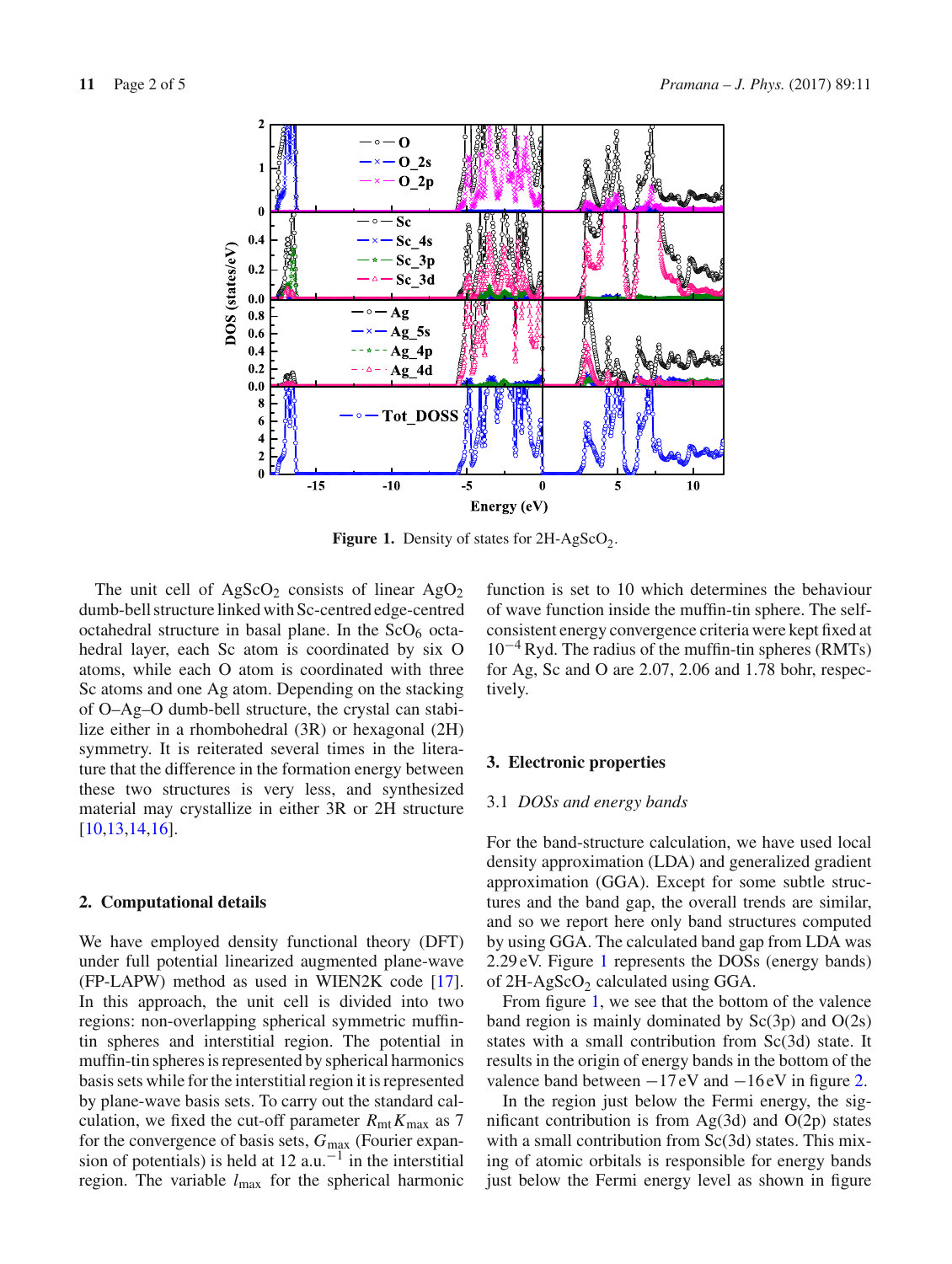

**Figure 2.** Energy bands for  $2H-AgScO<sub>2</sub>$  along with high symmetric directions.

2 where bands are dispersed in the energy range from −6 eV to Fermi level. The empty region just above the Fermi level indicates that there is no orbital contribution which results in the band gap in this compound. In figure 2 this gap is 2.3 eV. In the upper region of the conduction band, overlapping occurs between Sc(3d) and  $O(2p)$  states which correspond to the origin of energy bands in the energy range above 2.3 eV. It can be seen from figure 2, that the valence band maximum and conduction band minimum are not on the same wave vector which predicts the indirect band gap nature of the present compound. This type of semiconducting nature is also reported by Sheets *et al* [14]. The calculated band gap is 2.8 eV which is in better agreement with the optically observed band gap (3.8 eV) in comparison to the band gap of 2.4 eV predicted by Sheets *et al* [14].

# **4. Optical properties**

## 4.1 *Refractive index*

Figure 3 represents the refractive index for  $2H-AgScO<sub>2</sub>$ . We see from figure 3, that the overall shape of the perpendicular  $[n^{\perp}(\omega)]$  and parallel  $[n^{\parallel}(\omega)]$  components of refractive index is quite similar to a small shift in the energy of incident photons. In the inset of figure 3, we have shown the birefringence  $\Delta n(\omega)$ , the difference





 $3.5$ 

 $3.0$ 

**Figure 3.** Refractive index for  $2H-AgScO<sub>2</sub>$ .



**Figure 4.** Absorption coefficient for  $2H-AgScO<sub>2</sub>$ .

between  $[n^{\perp}(\omega)]$  and  $[n^{\parallel}(\omega)]$  components. The  $\Delta n(\omega)$ also trace back the nature of  $[n^{\perp}(\omega)]$  and  $[n^{\parallel}(\omega)]$  components which show the less anisotropic nature of the present compound. The value of  $n^{\perp}(\omega)$ ,  $n^{\parallel}(\omega)$  and  $n(0)$ and components in zero frequency limit were found to be 2.51, 2.33 and 2.42, respectively, while the birefringence  $\Delta n(\omega)$  is deduced to be 0.18. The positive value of the refractive index in the shown range, i.e. in the energy limit up to 13 eV, indicates that  $AgScO<sub>2</sub>$  remains linear to electromagnetic frequency.

#### 4.2 *Absorption coefficient*

In figure 4, we present the absorption coefficient of the  $2H-AgScO<sub>2</sub>$  compound. In the energy range between 0.0 eV and 2.8 eV, the absorption coefficient is almost zero, and hence there is lack of interaction between the incident photon and the medium. It is well known that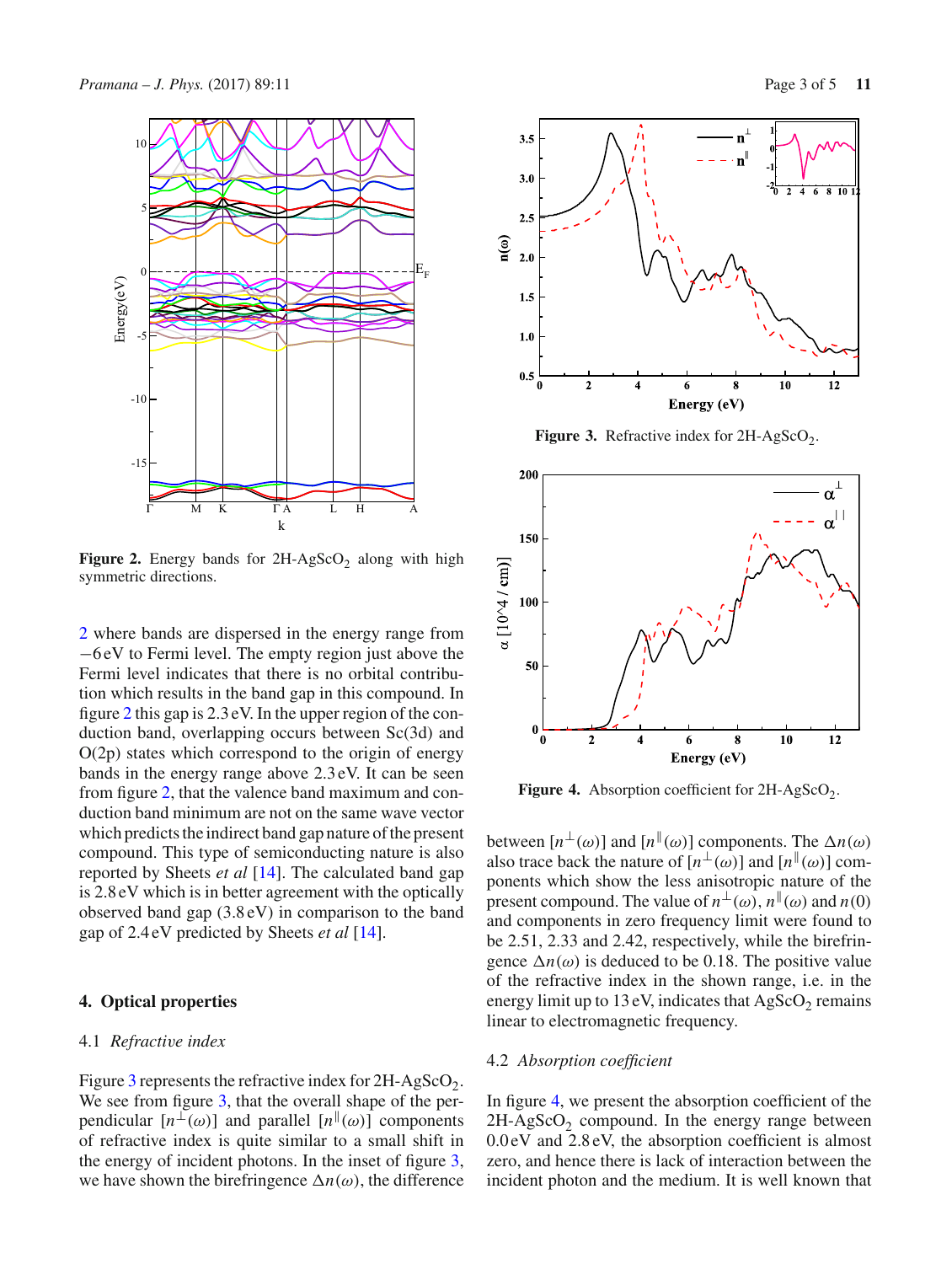

**Figure 5.** The reflectivity curve for  $2H-AgScO<sub>2</sub>$ .

this range of energy corresponds to infrared (1.24 meV– 1.7 eV) and visible (1.7 eV–3.3 eV) region of the solar spectrum and lack of interaction between the incident radiation and the medium predicts that medium is transparent to the incident radiation in this range. As the energy of photons increase, the absorption coefficient starts increasing which shows an interaction between photons and atomic charge of the medium and hence trapping of photons in the medium. We can see that absorption coefficient increases almost linearly with the increase of incident photons energy, and reaches maximum up to energy around 11 eV. This energy range lies in the UV range of the solar spectrum and predicts that the medium absorbs maximum photons in the UV region. The transparency for the visible region of solar spectrum and absorbance of photons in the UV region makes it useful for flat panel displays and window layer in solar cells.

## 4.3 *Reflectivity*

To support the calculations for absorption coefficient of  $2H-AgScO<sub>2</sub>$ , reflectivity is plotted in figure 5 on an arbitrary scale. It is apparent from the reflectivity curve that in the energy range of 0.0 eV to 2.8 eV, the reflectivity of the incident photons is negligible in comparison to the absorption coefficient. The absorption coefficient is of the order of  $10<sup>4</sup>$  while the reflectivity curve is of the order of  $10^{-1}$ . This comparison between the absorption curve and the reflectivity curve in the range 0.0 eV– 2.8 eV clearly indicates that the incident photon in this energy range mostly gets transmitted. A similar interpretation for the transparent nature of the TCOs in this energy range is also mentioned in refs [18–22].

## **5. Conclusions**

We have computed energy bands and density of states for  $2H-AgScO<sub>2</sub>$ . Our results confirm the indirect band gap nature of this compound. Our computed band gap is in good agreement with the optically reported band gap. Our calculated refractive index and absorption coefficient suggest the applicability of  $2H-AgScO<sub>2</sub>$  as a window layer in solar cells and flat panel displays.

#### **Acknowledgements**

The authors are grateful to Prof. P Blaha for providing the WIEN2K code. KCB acknowledges UGC, New Delhi (India) for the Dr D S Kothari Postdoctoral Fellowship [No. 4-2/2006(BSR)/PH/13-14/0113]. JS is thankful to SERB, New Delhi (India) for grant under Fast Track Young Scientist scheme (SR/FTP/PS-121/2012). The authors also acknowledge the computing resources provided by IUAC, New Delhi.

# **References**

- [1] H Kawazoe, M Yasukawa, H Hyodo, M Kurita, H Yanagi and H Hosono, *Nature* **389**, 939 (1997)
- [2] H Yanagi, S Inoue, K Ueda, H Kawazoe, H Hosono and N Hamada, *J. Appl. Phys.* **88**, 4159 (2000)
- [3] A N Banerjee, R Maity and K K Chattopadhyay, *Mater. Lett.* **58**(**1**), 10 (2004)
- [4] Z Deng, X Zhu, R Tao, W Dong and X Fang, *Mater. Lett.* **61**, 686 (2007)
- [5] R Hoffman and J Wager, US Patent No. 7,026,713 B2 (11 Apr. 2006)
- [6] H Yanagi, K Ueda, H Ohta, M Orita, M Hirano and H Hosono, *Solid State Commun.* **121**, 15 (2001)
- [7] K Tonooka, H Bando and Y Aiura, *Thin Solid Films* **445**, 327 (2003)
- [8] K L Chopra, S Major and D K Pandya, *Thin Solid Films* **102**, 1 (1983)
- [9] J Cai and H Gong, *J. Appl. Phys.* **98**, 033707 (2005)
- [10] V Dietrich and M Jansen, *Z. Naturforsch. B* **66**, 227 (2011)
- [11] R D Shannon, D B Rogers and C T Prewitt, *Inorg. Chem.* **10**, 713 (1971)
- [12] H C Kandpal and R Seshadri, *Solid State Sci.* **4**, 1045 (2002)
- [13] R Nagarajan, N Duan, M K Jayaraj, J Li, K A Vanaja, A Yokochi, A Draeseke, J Tate and A W Sleight, *Int. J. Inorg. Mater.* **3**, 65 (2001)
- [14] W C Sheets, E S Stampler, M I Bertoni, M Sasaki, T J Marks, T O Mason and K R Poeppelmeier, *Inorg. Chem.* **47**, 2696 (2008)
- [15] T F T Cerqueira, S Lin, M Amsler, S Goedecker, S Botti and M A L Marques, *Chem. Mater.* **27**, 4562 (2015)